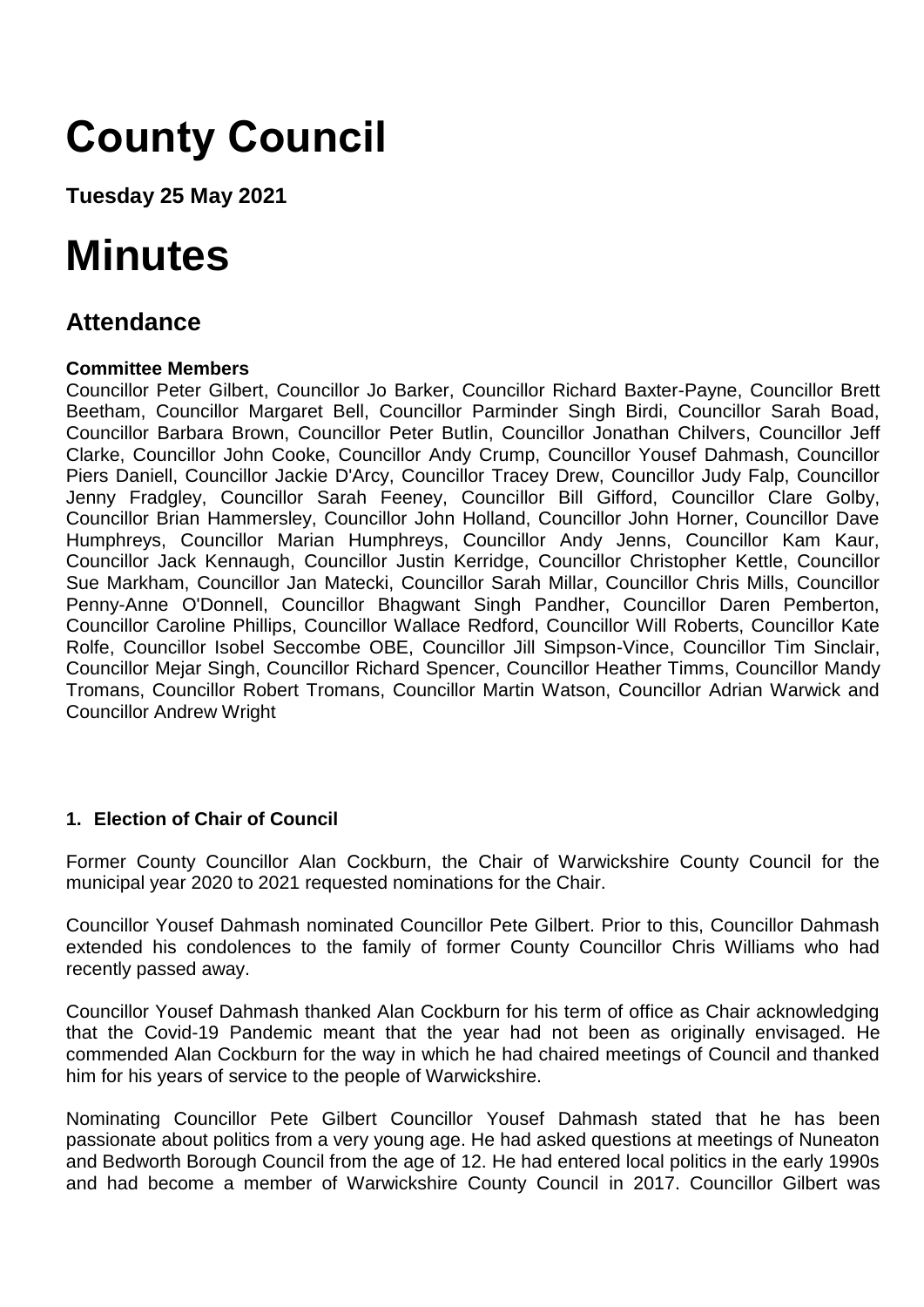described as fair and balanced by Councillor Yousef Dahmash. He would make a good Chair of Council.

The nomination was seconded by Councillor Jo Barker who described Councillor Pete Gilbert as loyal to his roots, his friends and the people he represents. He would be the right person to Chair the Council out of the Pandemic.

There were no other nominations.

A vote was held.

Resolved:

That Councillor Pete Gilbert be elected as Chair of Warwickshire County Council for the municipal year 2021/2022.

Councillor Pete Gilbert thanked Alan Cockburn for his year as Chair of Council. He extended his condolences to the family of former County Councillor Chris Williams.

Councillors Yousef Dahmash and Jo Barker were thanked for their words of support.

In accepting the position of Chair Councillor Pete Gilbert informed Council that his interest in politics stemmed from being raised in a pub. People, he said, often had comments concerning the government of the day. When he attended a meeting of the borough council at the age of 12, he was chastised for asking his questions.

Councillor Gilbert stated that with the end of the Pandemic in sight there is a desire to strive to return to normality and return to the standard of living seen previously. However, for many people their standard of living falls below what it acceptable. Councillors have a responsibility to work with and listen to individual and groups allowing them to shape the process of improving peoples' lives.

There is a need to tackle inequality especially in education (where the County Council has less influence than it used to). There is a need to ensure that children do not fail at school. Many that do end up in prison. Children should be given the tools to have a good start in life and realise their ambitions

Councillor Gilbert concluded by stating that local government is the shop window of democracy. Councillors need to stick to their principles. They have four years to work for others and to make a difference.

Councillor Gilbert proposed a motion of thanks to Alan Cockburn which was seconded by Councillor Warwick.

Alan Cockburn thanked Councillor Pete Gilbert. Although his year in office had not been as expected he had been proud to Chair meetings of Council and uphold the Council's traditions of integrity and honesty. Officers were thanked for their support through the year and Council collectively was thanked for its commitment and hard work.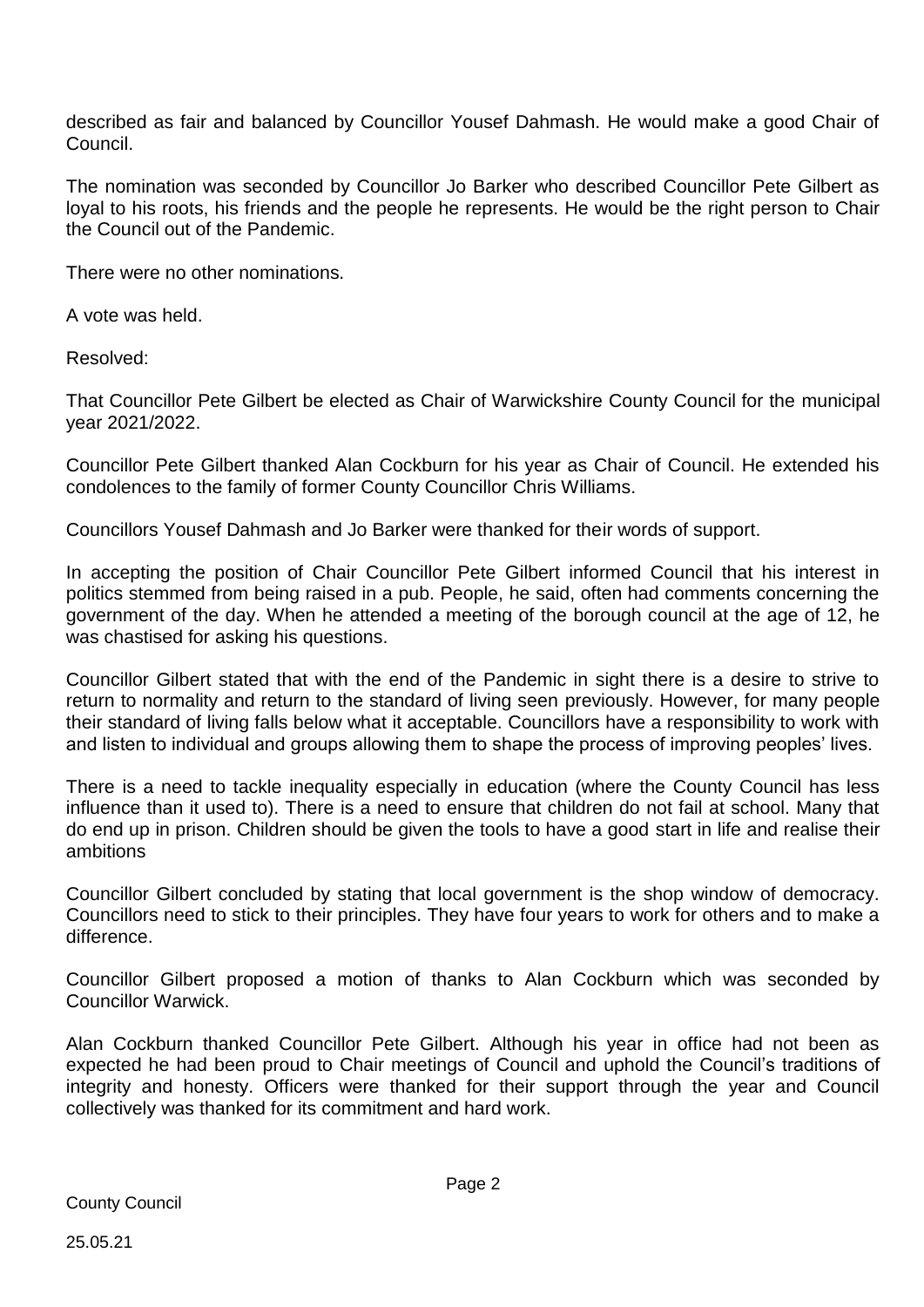## **2. Election of Vice Chair of Council**

Councillor Pete Gilbert (Chair of Council) asked for nominations to the role of Vice-Chair of Council.

Having thanked Alan Cockburn for his work as Chair and welcomed Councillor Pete Gilbert to the role Councillor Izzi Seccombe nominated Councillor John Horner to be Vice-Chair for 2021/2022. In doing so Councillor Izzi Seccombe summarised Councillor John Horner's qualifications and career which extended around the world.

Councillor Andy Crump seconded the nomination stating that Councillor John Horner would make a good ambassador for the Council.

There were no other nominations.

A vote was held.

Resolved:

Councillor John Horner be elected as Vice-Chair of Warwickshire County Council for the year 2021/2022.

In reply Councillor John Horner thanked members for their support and congratulated Councillor Pete Gilbert for his appointment as Chair.

#### **3. General**

#### **(1) Apologies for Absence**

Apologies were received from Councillors Jeff Morgan, Howard Roberts, Jerry Roodhouse and Martin Watson.

#### **(2) Members' Disclosures of Pecuniary and Non-Pecuniary Interests**

No disclosures were made at this meeting.

#### **(3) Minutes of the previous meeting**

The minutes of the meeting of Council held on 16 March 2021 were agreed as a true record.

#### **(4) Chair's announcements**

## **Former Councillor Chris Williams**

Councillor Pete Gilbert announced the passing on Saturday 22 May 2021 of former County Councillor Chris Williams who had represented the Kineton and Red Horse Division until the elections held only a few weeks previously. Councillor Williams' extensive career in local politics was summarised by Councillor Gilbert who concluded by stating that Councillor Williams was a true gentleman whose wit and sarcasm would be greatly missed.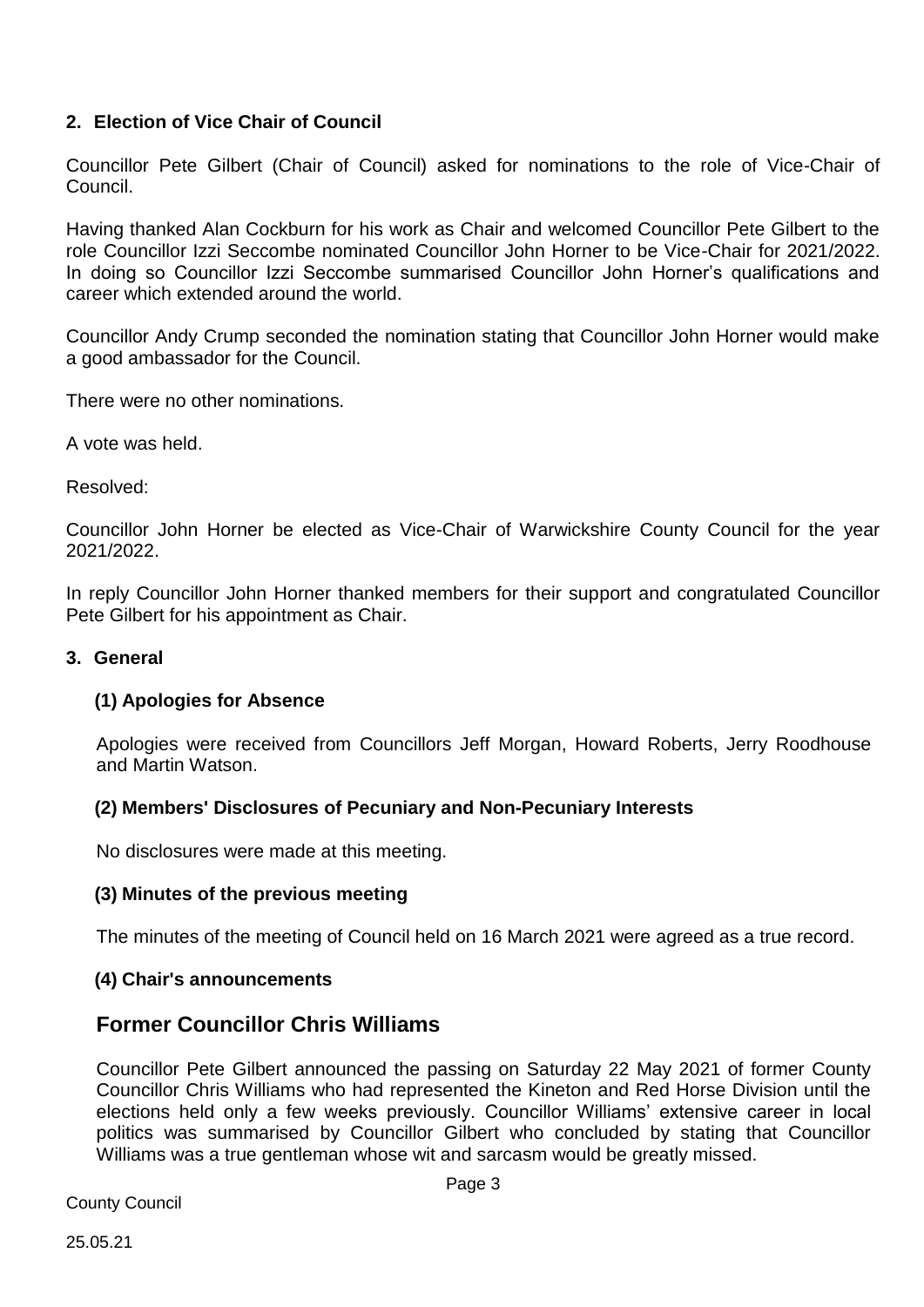Councillor John Holland (Leader of the Labour Group) stated that he had known Chris Williams largely through their joint membership of the Council's Corporate Parenting Panel. They had also worked with former County Councillor Jenny St John. Councillor Williams would be remembered for the very good work he had done for the people of Warwickshire.

Councillor Izzi Seccombe (Leader of the Council) expressed her sadness at the loss of Chris Williams who only a few days previously had been given good news regarding his illness. He was proud to be a councillor for his area and he operated with dignity and to a very high standard. He was passionate about children in care and those who were adopted. He took his role as Corporate Parent very seriously. This was partly as he was able to bring his experience as an adoptive father to bear.

Councillor Jenny Fradgley had worked with Chris Williams at Stratford-on-Avon District Council as well as the county council. His corporate parenting work was to be commended.

Councillor Jo Barker explained that when she had first become a County Councillor she had frequently been in conflict with Chris Williams as party Whip. However, having suffered a similar illness she has come to know and respect him.

Councillor Chris Mills had known Chris Williams since 1998. Council was informed that Chris Williams had been involved in a severe accident which temporarily affected his memory. This had been followed some time later by a stroke. He had always maintained a great sense of humour that would be greatly missed.

Councillor Andy Crump has served with Chris Williams on Stratford-on-Avon District Council. He had a terrific sense of humour and was a true gentleman with a wealth of knowledge.

## **Former Councillor David Kohler**

Council was informed of the death of former county councillor David Kohler who served from 1993 to 1997.

Councillor Sarah Boad informed the meeting that she had attended David Kohler's funeral in Eastbourne. He had been an active school governor and had been closely involved in race equality issues.

Council stood for one minutes' silence.

## **4. County Returning Officer's Return of Persons Elected on 6 May 2021**

The return was duly noted by Council.

## **5. Appointment of the Leader of the Council**

Councillor Penny-Anne O'Donnell proposed Councillor Izzi Seccombe to be Leader of the Council stating that she is a fearless visionary with humour and the power to inspire others.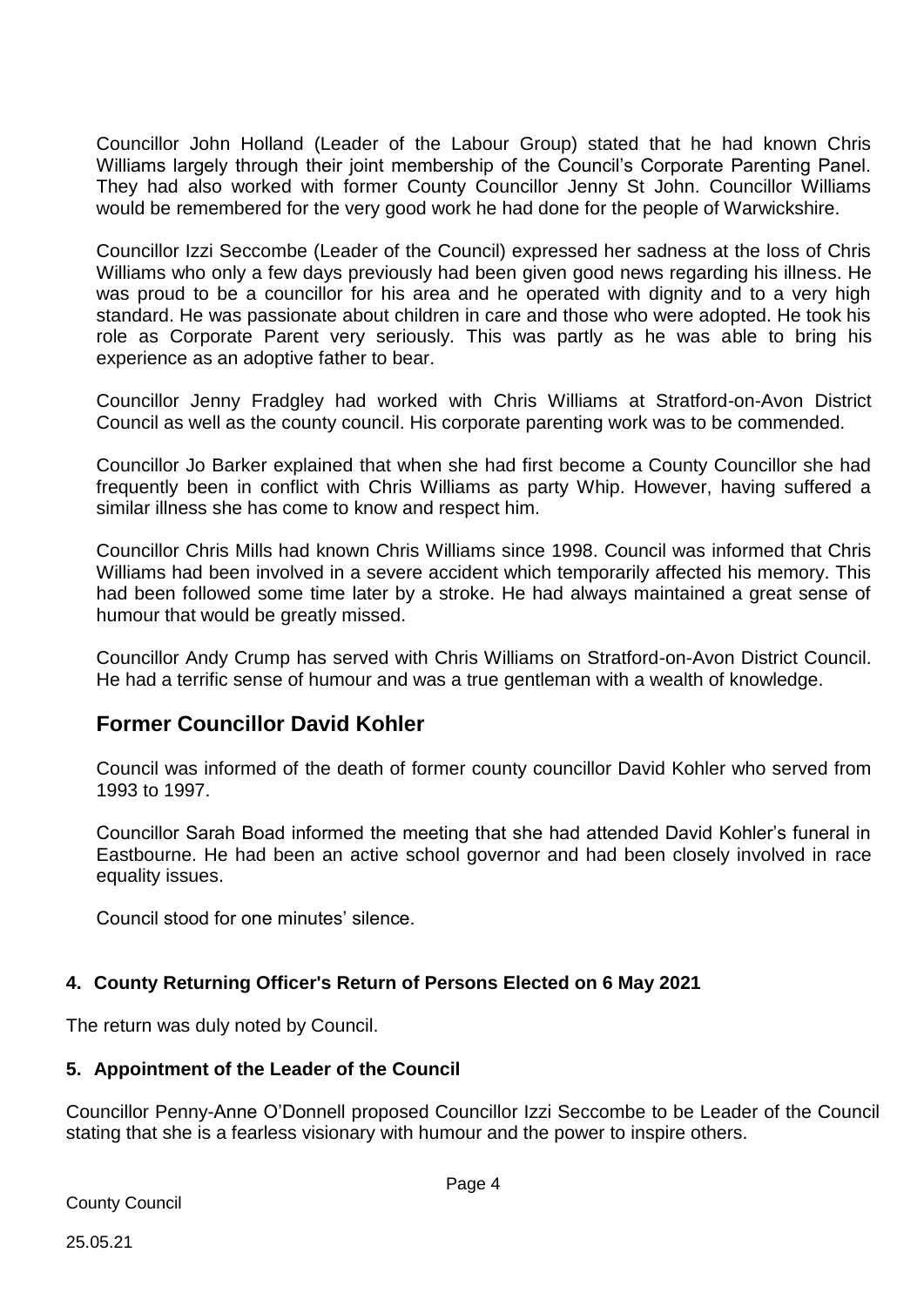The nomination was seconded by Councillor Chris Kettle who informed Council that he had know Councillor Seccombe for many years.

Vote

A vote was held and the proposal carried.

Resolved:

That Councillor Izzi Seccombe be elected as Leader of the Council.

## **6. Appointments to Committees and Other Bodies**

Councillor Izzi Seccombe moved the recommendations as set out in the report and paper A (circulated at meeting).

The proposal was seconded by Councillor John Holland

Vote

A vote was held and the proposal agreed.

Resolved:

- (1) That Council confirms the Committee structure and delegations of non-executive functions to member bodies as set out in the Constitution.
- (2) That Council agrees the appointment of members to the Committees and other bodies as set out in the appendix.
- (3) That Council confirms the delegations of non-executive functions to officers as set out in the Constitution.
- (4) That the Council agrees an amendment to the Constitution as it applies to the Health and Wellbeing Board consequent upon the merger of the three Clinical Commissioning Groups into a single body covering Warwickshire such that there will be a single CCG appointment moving forward.
- (5) That the Council authorises the Strategic Director for Resources to make such amendments to the Council's Constitution as may be required as a consequence of any changes agreed by Council together with any minor amendments necessitated by changes to any roles and titles referred to in the Constitution and to ensure accuracy and compliance with legislation and the Council's prior decisions.
- (6) That the Council authorises the Chief Executive to agree the final appointments to the Police and Crime Panel in consultation with Group Leaders as she considers to be necessary to meet the requirements of geographical and political proportionality required and to work with District and Borough representatives to achieve that end.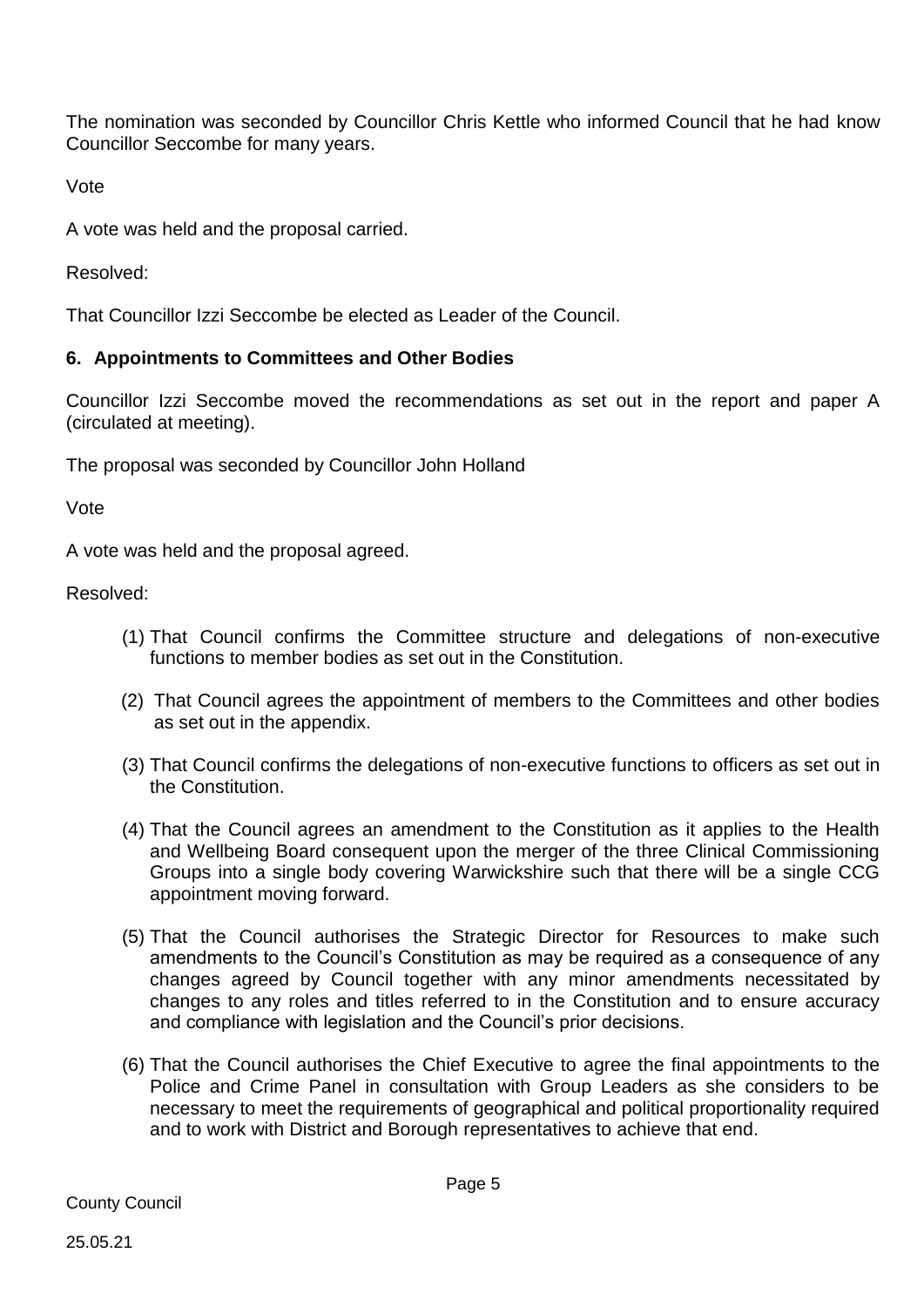(7) That the Council authorises the Strategic Director for Resources to appoint an Independent Remuneration Panel to commence a review the Member Allowances Scheme

## **Appendix**

Resolved:

- 1. That the Council confirms the Committee structure and delegations of non-executive functions to member bodies and officers as set out in the Constitution.
- 2. That the number of places on Council Committees be as follows:

| <b>Committees</b>                            | Con            | Lab | LD | <b>GR</b> | <b>WRA</b> | Total |
|----------------------------------------------|----------------|-----|----|-----------|------------|-------|
| Audit & Standards Committee<br>6             | 4              |     |    |           |            | 6     |
| <b>Regulatory Committee (12)</b>             | 10             | 1   |    |           |            | 12    |
| Staff & Pensions Committee (6)               | 4              |     |    |           |            | 6     |
| Adult Social Care & Health (10)              | 7              |     |    |           |            | 10    |
| Children and Young People (10)               | 8              |     |    |           |            | 10    |
| Communities (10)                             | 7              |     |    |           |            | 10    |
| Resources and Fire & Rescue<br>(10)          | $\overline{7}$ |     |    |           |            | 10    |
| <b>Political Balance Entitlement</b><br>2021 | 47             | 7   | 6  | 3         | 1          | 64    |

3. That the Council appoints the committees and membership:

*Opposition Group Spokespersons are indicated for Overview and Scrutiny Committees (Sp)*

| <b>Committee</b>                                                                                                                          | <b>Conservative</b>                                                                                                                                                             | Labour          | Lib Dem             | Green | Ind          |
|-------------------------------------------------------------------------------------------------------------------------------------------|---------------------------------------------------------------------------------------------------------------------------------------------------------------------------------|-----------------|---------------------|-------|--------------|
| Standards<br>Audit<br>&<br>Committee<br>(co-optees:J<br>Bridgeman,<br>$+1$<br>Vacancy - recruitment<br>under way)<br>6 Members<br>(4:1:1) | John Horner (C)<br>P Singh Birdi<br>Chris Kettle<br><b>Brian Hammersley</b>                                                                                                     | Sarah<br>Feeney | <b>Bill Gifford</b> |       |              |
| <b>Regulatory Committee</b><br>12 Members<br>(10:1:1)                                                                                     | John Cooke (C)<br>Jill Simpson-Vince<br>(VC)<br>Chris Mills<br>Dave Humphreys<br>Jack Kennaugh<br><b>Adrian Warwick</b><br><b>Jeff Clarke</b><br>Jan Matecki<br>Justin Kerridge | Sarah<br>Feeney |                     |       | Judy<br>Falp |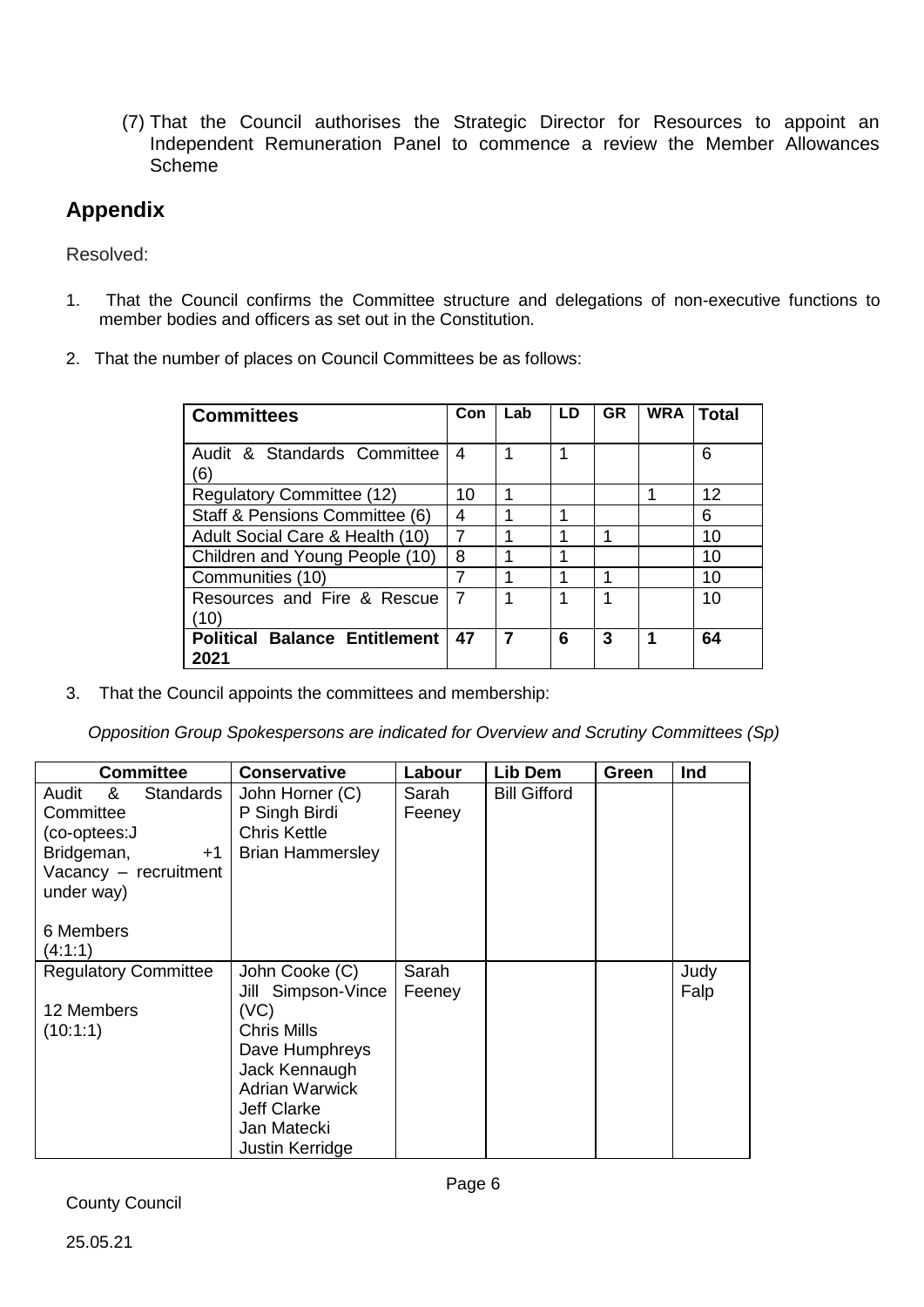|                                                                                                             | <b>Rik Spencer</b>                                                                                                                                                                  |                                        |                                |                                  |  |
|-------------------------------------------------------------------------------------------------------------|-------------------------------------------------------------------------------------------------------------------------------------------------------------------------------------|----------------------------------------|--------------------------------|----------------------------------|--|
|                                                                                                             |                                                                                                                                                                                     |                                        |                                |                                  |  |
| <b>Staff</b><br>&<br>Pensions<br>Committee<br>6 Members                                                     | Andy Jenns (C)<br>John Horner<br><b>Chris Kettle</b><br>Jill Simpson-Vince                                                                                                          | Sarah<br><b>Millar</b>                 | <b>Bill</b><br>Gifford<br>(VC) |                                  |  |
| (4:1:1)<br>Adult Social<br>Care<br>$\boldsymbol{\alpha}$<br>Health<br><b>OSC</b><br>10 members<br>(7:1:1:1) | Clare Golby (C)<br>John Cooke<br><b>Chris Mills</b><br><b>Marian Humphreys</b><br>P O'Donnell<br>Jan Matecki<br><b>Mandy Tromans</b>                                                | John<br>Holland<br>(VC)                | Kate<br>Rolfe<br>(SP)          | Tracey<br><b>Drew</b><br>(SP)    |  |
| Children<br>&<br>Young<br>People OSC<br>10 members<br>(8:1:1)                                               | Dahmash<br>Yousef<br>(C)<br>Jo Barker<br><b>Brett Beetham</b><br>Justin Kerridge<br><b>Pete Gilbert</b><br>Jill Simpson-Vince<br><b>Marian Humphreys</b><br><b>Brian Hammersley</b> | <b>Barbara</b><br><b>Brown</b><br>(SP) | Jerry<br>Roodhouse<br>(VC)     |                                  |  |
| <b>Communities OSC</b><br>10 members<br>(7:1:1:1)                                                           | Jeff Clarke (C)<br><b>Tim Sinclair</b><br>Dave Humphreys<br>Daren Pemberton<br>Andy Wright<br>R Baxter-Payne<br><b>Bhagwant</b><br>Pandher                                          | Jackie<br>D'Arcy<br>(SP)               | Jenny<br>Fradgley<br>(SP)      | Jonath<br>an<br>Chilver<br>s(VC) |  |
| Resources & Fire and<br>Rescue OSC<br>10 members<br>(7:1:1:1)                                               | Warwick<br>Adrian<br>(Ch)<br>P Singh Birdi (VC)<br><b>Piers Daniell</b><br><b>Martin Watson</b><br>Sue Markham<br><b>Rik Spencer</b><br><b>Rob Tromans</b>                          | Caroline<br><b>Phillips</b><br>(SP)    | Sarah<br>Boad(SP)              | Will<br>Roberts<br>(SP)          |  |
| Joint Staff Negotiating<br>Body 4 - $(2$ Leader <sup>*</sup> + 2<br>Council appt)                           | *Izzi Seccombe<br>*Andy Jenns                                                                                                                                                       | <b>Barbara</b><br><b>Brown</b>         | <b>Bill Gifford</b>            |                                  |  |
| Joint Teachers<br>Neg.<br>Body- 4 (2 Leader* $+ 2$<br>Council appt)                                         | *Jeff Morgan<br>*Andy Jenns                                                                                                                                                         | <b>Barbara</b><br><b>Brown</b>         | <b>Bill Gifford</b>            |                                  |  |
| Pension<br>Fund<br>Sub-<br>Investment<br>Committee                                                          | John Horner<br><b>Chris Kettle</b><br>Jill Simpson-Vince                                                                                                                            | Sarah<br>Millar                        | <b>Bill Gifford</b>            |                                  |  |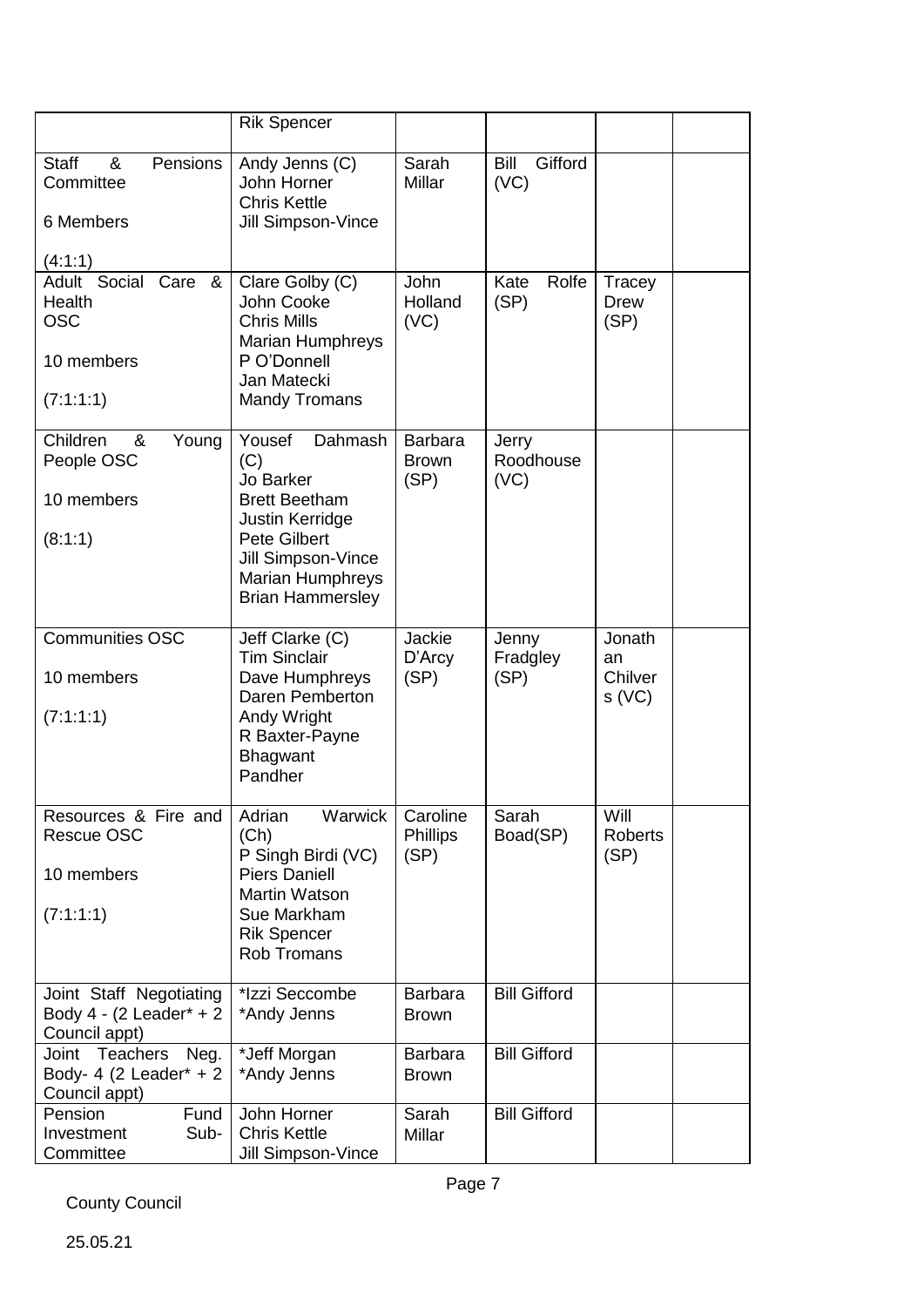| [Sub of S&P]           |                         |              |                     |        |  |
|------------------------|-------------------------|--------------|---------------------|--------|--|
| (5 Members)            |                         |              |                     |        |  |
|                        |                         |              |                     |        |  |
| <b>Committee</b>       | <b>Conservative</b>     | Labour       | Lib Dem             | Green  |  |
| Pool of Members to sit | Margaret Bell           | <b>John</b>  | Sarah Boad          | Tracey |  |
| on Appointments Sub-   | P Singh Birdi           | Holland      | Jerry               | Drew   |  |
| Committees and Staff   | <b>Peter Butlin</b>     | Sarah        | Roodhouse           |        |  |
| Sub-<br>Appeals        | Jeff Clarke             | Feeney       | <b>Bill Gifford</b> |        |  |
| Committees.            | John Cooke              | Barabara     |                     |        |  |
|                        | <b>Andy Crump</b>       | <b>Brown</b> |                     |        |  |
|                        | Yousef Dahmash          |              |                     |        |  |
|                        | <b>Piers Daniell</b>    |              |                     |        |  |
|                        | <b>Brian Hammersley</b> |              |                     |        |  |
|                        | Dave Humphreys          |              |                     |        |  |
|                        | Andy Jenns              |              |                     |        |  |
|                        | <b>Kam Kaur</b>         |              |                     |        |  |
|                        | Justin Kerridge         |              |                     |        |  |
|                        | Jan Matecki             |              |                     |        |  |
|                        | Jeff Morgan             |              |                     |        |  |
|                        | P O'Donnell             |              |                     |        |  |
|                        | <b>Wallace Redford</b>  |              |                     |        |  |
|                        | Izzi Seccombe           |              |                     |        |  |
|                        | Jill Simpson-Vince      |              |                     |        |  |
|                        | Mejar Singh             |              |                     |        |  |
|                        | <b>Heather Timms</b>    |              |                     |        |  |
|                        | <b>Mandy Tromans</b>    |              |                     |        |  |
|                        | <b>Adrian Warwick</b>   |              |                     |        |  |
|                        | <b>Martin Watson</b>    |              |                     |        |  |

- 4. That John Bridgeman be confirmed as the Chair of the Audit and Standards Committee.
- 5. (a) That the Council confirms membership to the following bodies:

|                                         | <b>Conservative</b>            | Labour          | <b>Liberal Democrat</b> |
|-----------------------------------------|--------------------------------|-----------------|-------------------------|
| Wellbeing<br>Health<br>and<br>Board (4) | Margaret Bell<br>Izzi Seccombe |                 | Jerry Roodhouse         |
|                                         | Jeff Morgan                    |                 |                         |
| Joint<br>&<br>Coventry                  | <b>Clare Golby</b>             | John Holland    |                         |
| Warwickshire                            | <b>Health Uohn Cooke</b>       |                 |                         |
| OSC(5)                                  | Chris Mills                    |                 |                         |
|                                         | P O'Donnell                    |                 |                         |
| Corporate                               | Parenting Ueff Morgan          | Caroline        | Jerry Roodhouse         |
| Panel (6)                               | P O'Donnell                    | <b>Phillips</b> |                         |
|                                         | Pete Gilbert                   |                 |                         |
|                                         | Marian Humphreys               |                 |                         |
| Standing                                | Advisory P Singh Birdi         | Barbara Brown   | Sarah Boad              |
| Council<br>on                           | Religious John Cooke           |                 |                         |
| Education (SACRE) (5)                   | <b>Justin Kerridge</b>         |                 |                         |
|                                         |                                |                 |                         |
| Warwickshire<br>Waste                   | <b>Heather Timms</b>           | Sarah Millar    |                         |
| Partnership (5)                         | Andy Wright                    |                 |                         |
|                                         | Daren Pemberton                |                 |                         |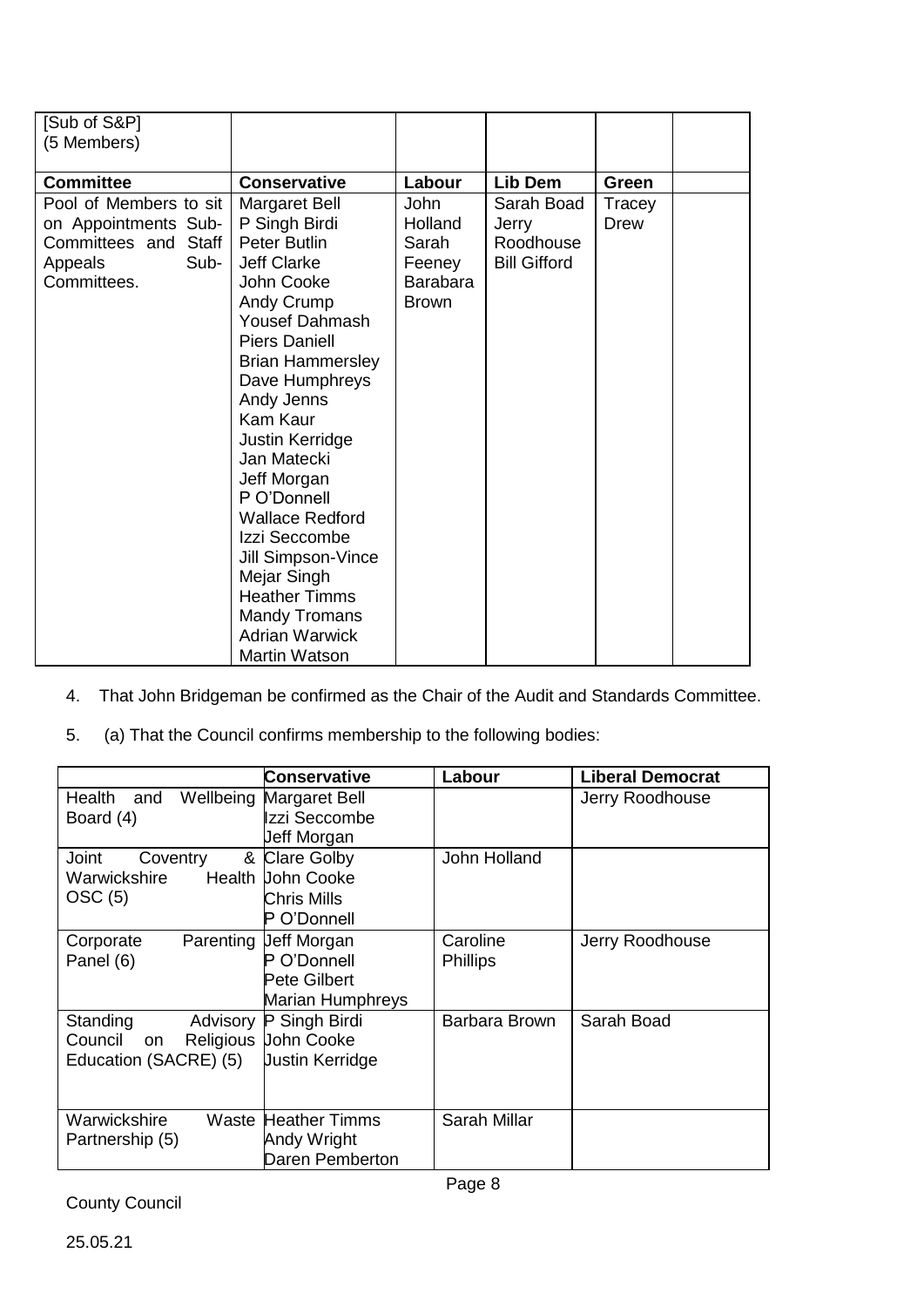| <b>Bhagwant Pander</b> |  |
|------------------------|--|
|                        |  |

5 (b) That the Portfolio Holder with responsibility for Adult Social Care and Health is appointed as the Chair of the Health and Well-being Board.

(c) That the Council agrees an amendment to the Constitution as it applies to the Health and Wellbeing Board consequent upon the merger of the three Clinical Commissioning Groups into a single body covering Warwickshire such that there will be a single CCG appointment moving forward.

(d) That the Portfolio Holder with responsibility for children's services is appointed as the Chair of the Corporate Parenting Panel.

6. (a) That the following be appointed to the LGPS Local Pension Board and Fire & Rescue Local Pension Board for a three-year term:

| <b>LGPS Local Pension Board</b>                                                                                                                              | of term of office following<br>this<br>End<br>appointment |
|--------------------------------------------------------------------------------------------------------------------------------------------------------------|-----------------------------------------------------------|
| Councillor Parminder<br>Singh<br>Birdi<br>(WCC Employer Rep)<br>Keith Bray (Independent Chair)<br>Keith Francis (Employer Rep)<br>Alan Kidner (Employee Rep) | May 2024                                                  |
| <b>Fire &amp; Rescue Local Pension Board</b>                                                                                                                 | End of term of office                                     |
| Sian Marsh (Employee Rep) (FBU) -<br>from July 2021                                                                                                          | <b>July 2024</b>                                          |
| Morgan (Employee<br>Rep)<br>Tony<br>(Retained Firefighters Union) -<br>from July 2021                                                                        | <b>July 2024</b>                                          |
| Morley (Employee Rep) (fire<br>Paul<br>Officers Association) – from                                                                                          | <b>July 2024</b>                                          |
| <b>July 2021</b><br>Barnaby Briggs (Employers Rep)                                                                                                           | May 2024                                                  |
| May 2021<br>Caroline Jones (Employers Rep)<br>May 2021                                                                                                       | May 2024                                                  |

(b) That the Council confirms that the Employer Representatives on the Fire and Rescue Local Pension Board should be members or officers of the Warwickshire County Council

- 7. That the Council authorises the Chief Executive to agree the final appointments to the Police and Crime Panel in consultation with Group Leaders as she considers to be necessary to meet the requirements of geographical and political proportionality required and to work with District and Borough representatives to achieve that end.
- 8. That the Council confirms/appoints to the following external bodies